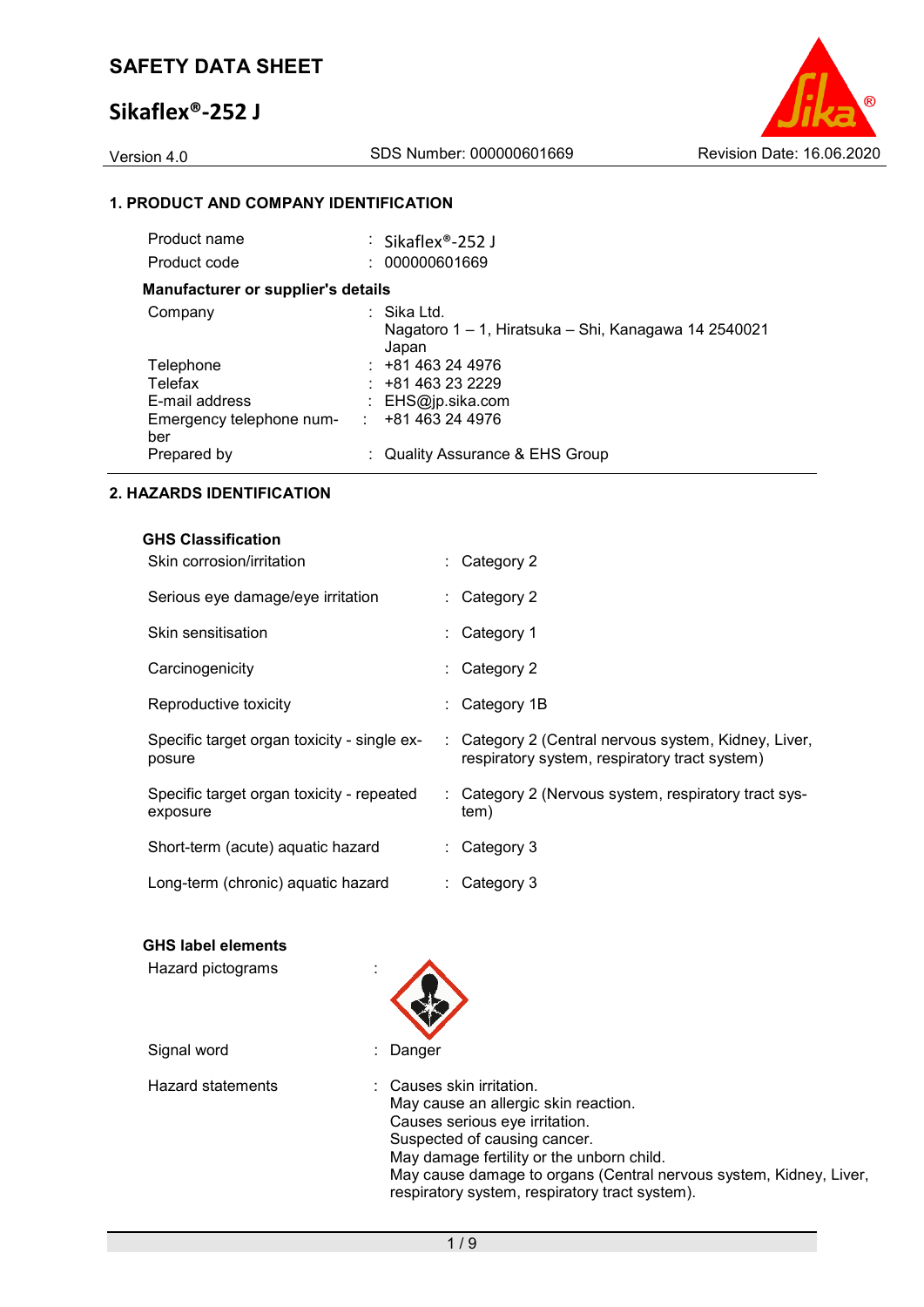# **Sikaflex®-252 J**



| Version 4.0              | SDS Number: 000000601669                                                                                                                                                                                                                                                                                                                                                                                                                                                                                                                                                                                                                                                                                                                                                                                                                                                                                                                                                                                                                                                                                                                                                                                                                                                                                                                                                                                                                                          | Revision Date: 16.06.2020 |
|--------------------------|-------------------------------------------------------------------------------------------------------------------------------------------------------------------------------------------------------------------------------------------------------------------------------------------------------------------------------------------------------------------------------------------------------------------------------------------------------------------------------------------------------------------------------------------------------------------------------------------------------------------------------------------------------------------------------------------------------------------------------------------------------------------------------------------------------------------------------------------------------------------------------------------------------------------------------------------------------------------------------------------------------------------------------------------------------------------------------------------------------------------------------------------------------------------------------------------------------------------------------------------------------------------------------------------------------------------------------------------------------------------------------------------------------------------------------------------------------------------|---------------------------|
| Precautionary statements | May cause damage to organs (Nervous system, respiratory tract sys-<br>tem) through prolonged or repeated exposure.<br>Harmful to aquatic life with long lasting effects.<br><b>Prevention:</b><br>Obtain special instructions before use.<br>Do not handle until all safety precautions have been read and under-<br>stood.<br>Do not breathe dust/ fume/ gas/ mist/ vapours/ spray.<br>Wash skin thoroughly after handling.<br>Do not eat, drink or smoke when using this product.<br>Use only outdoors or in a well-ventilated area.<br>Contaminated work clothing should not be allowed out of the work-<br>place.<br>Avoid release to the environment.<br>Wear protective gloves/ protective clothing/ eye protection/ face protec-<br>tion.<br><b>Response:</b><br>IF ON SKIN: Wash with plenty of water.<br>IF INHALED: Remove person to fresh air and keep comfortable for<br>breathing. Call a POISON CENTER/doctor if you feel unwell.<br>IF IN EYES: Rinse cautiously with water for several minutes. Remove<br>contact lenses, if present and easy to do. Continue rinsing.<br>IF exposed or concerned: Call a POISON CENTER/doctor.<br>If skin irritation or rash occurs: Get medical advice/attention.<br>If eye irritation persists: Get medical advice/ attention.<br>Take off contaminated clothing and wash it before reuse.<br>Storage:<br>Store locked up.<br>Disposal:<br>Dispose of contents/ container to an approved waste disposal plant. |                           |
|                          |                                                                                                                                                                                                                                                                                                                                                                                                                                                                                                                                                                                                                                                                                                                                                                                                                                                                                                                                                                                                                                                                                                                                                                                                                                                                                                                                                                                                                                                                   |                           |

# **Other hazards which do not result in classification**

None known.

### **3. COMPOSITION/INFORMATION ON INGREDIENTS**

### Substance / Mixture : Mixture :

#### **Hazardous components**

| Chemical name                       | CAS-No.        | Concentration (%) | <b>ENCS/ISHL</b><br>number |
|-------------------------------------|----------------|-------------------|----------------------------|
| Xylene                              | 1330-20-7      | 3.0               | $3-3, 3-60$                |
| Ethylbenzene                        | $100 - 41 - 4$ | 1.0               | $3 - 60$                   |
| Calcium oxide                       | 1305-78-8      | $>= 1 - 5$        | 1-189                      |
| Titanium(IV) oxide                  | 13463-67-7     | $>= 1 - 5$        | 1-558                      |
| 4,4'-methylenediphenyl diisocyanate | 101-68-8       | $>= 0.1 - 5.1$    | $4 - 118$                  |

### **4. FIRST AID MEASURES**

| General advice | : Move out of dangerous area.<br>Consult a physician.                                                                                          |
|----------------|------------------------------------------------------------------------------------------------------------------------------------------------|
| If inhaled     | Show this safety data sheet to the doctor in attendance.<br>$\therefore$ Move to fresh air.<br>Consult a physician after significant exposure. |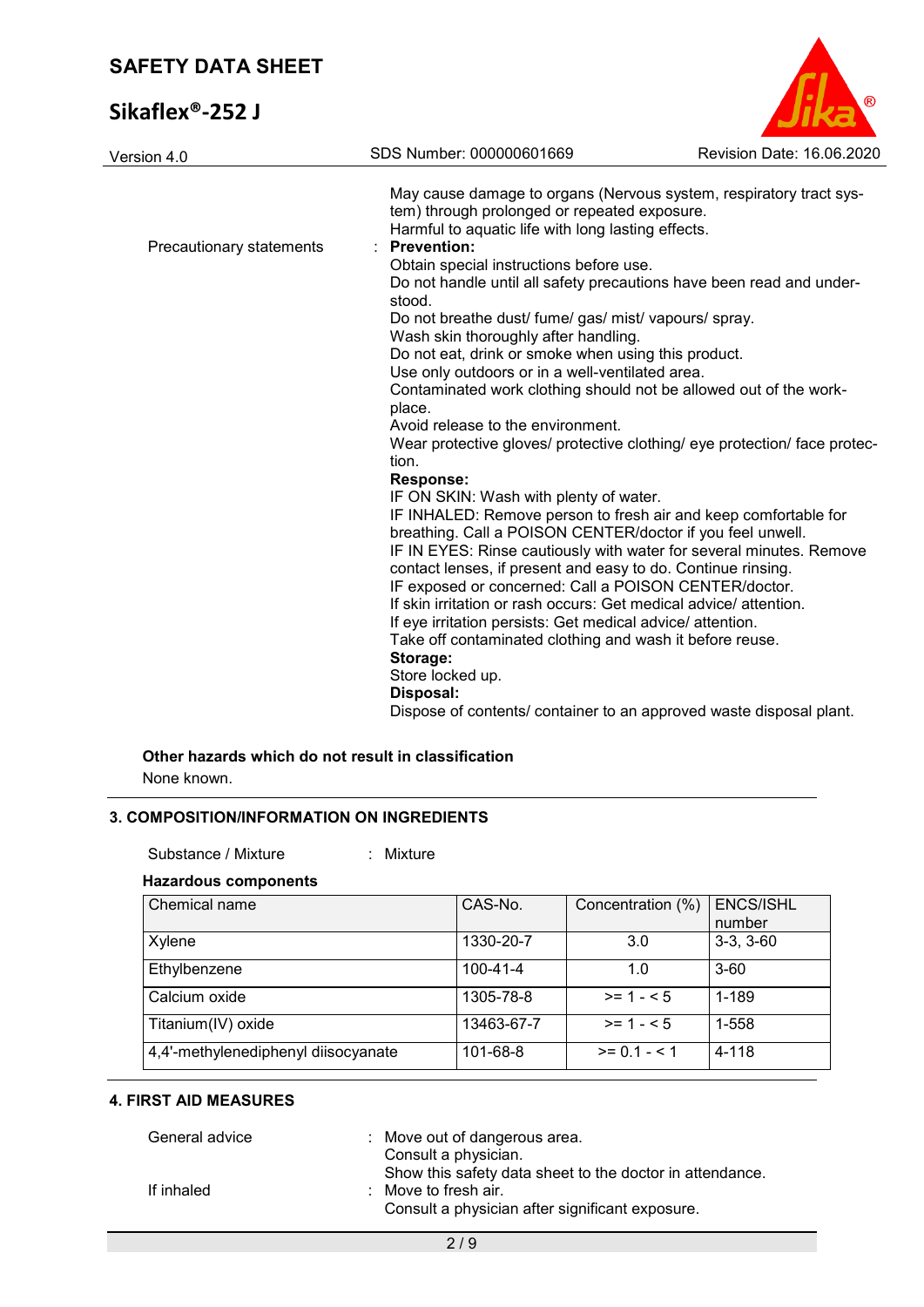# **Sikaflex®-252 J**



| Version 4.0                                                       | SDS Number: 000000601669                                                                                                                                                                                                                                                                                                                                                                               | Revision Date: 16.06.2020                                      |
|-------------------------------------------------------------------|--------------------------------------------------------------------------------------------------------------------------------------------------------------------------------------------------------------------------------------------------------------------------------------------------------------------------------------------------------------------------------------------------------|----------------------------------------------------------------|
| In case of skin contact                                           | : Take off contaminated clothing and shoes immediately.<br>Wash off with soap and plenty of water.<br>If symptoms persist, call a physician.                                                                                                                                                                                                                                                           |                                                                |
| In case of eye contact                                            | : Immediately flush eye(s) with plenty of water.<br>Remove contact lenses.<br>Keep eye wide open while rinsing.<br>If eye irritation persists, consult a specialist.                                                                                                                                                                                                                                   |                                                                |
| If swallowed                                                      | Clean mouth with water and drink afterwards plenty of water.<br>Do not give milk or alcoholic beverages.<br>Never give anything by mouth to an unconscious person.<br>Obtain medical attention.                                                                                                                                                                                                        |                                                                |
| Most important symptoms<br>and effects, both acute and<br>delayed | : irritant effects<br>sensitising effects<br>Allergic reactions<br>Excessive lachrymation<br>See Section 11 for more detailed information on health effects and<br>symptoms.<br>Causes skin irritation.<br>May cause an allergic skin reaction.<br>Causes serious eye irritation.<br>Suspected of causing cancer.<br>May damage fertility or the unborn child.<br>May cause damage to organs.<br>sure. | May cause damage to organs through prolonged or repeated expo- |
| Notes to physician                                                | : Treat symptomatically.                                                                                                                                                                                                                                                                                                                                                                               |                                                                |
|                                                                   |                                                                                                                                                                                                                                                                                                                                                                                                        |                                                                |

# **5. FIREFIGHTING MEASURES**

| Suitable extinguishing media                     | : Use extinguishing measures that are appropriate to local circum-<br>stances and the surrounding environment. |
|--------------------------------------------------|----------------------------------------------------------------------------------------------------------------|
| Hazardous combustion prod-<br>ucts               | : No hazardous combustion products are known                                                                   |
| Specific extinguishing meth-<br>ods              | : Standard procedure for chemical fires.                                                                       |
| Special protective equipment<br>for firefighters | $\therefore$ In the event of fire, wear self-contained breathing apparatus.                                    |

# **6. ACCIDENTAL RELEASE MEASURES**

| Personal precautions, protec-<br>tive equipment and emer-<br>gency procedures | Use personal protective equipment.<br>Deny access to unprotected persons.                                                                                        |
|-------------------------------------------------------------------------------|------------------------------------------------------------------------------------------------------------------------------------------------------------------|
| Environmental precautions                                                     | : Do not flush into surface water or sanitary sewer system.<br>If the product contaminates rivers and lakes or drains inform respec-<br>tive authorities.        |
| Methods and materials for<br>containment and cleaning up                      | : Soak up with inert absorbent material (e.g. sand, silica gel, acid<br>binder, universal binder, sawdust).<br>Keep in suitable, closed containers for disposal. |

# **7. HANDLING AND STORAGE**

# **Handling**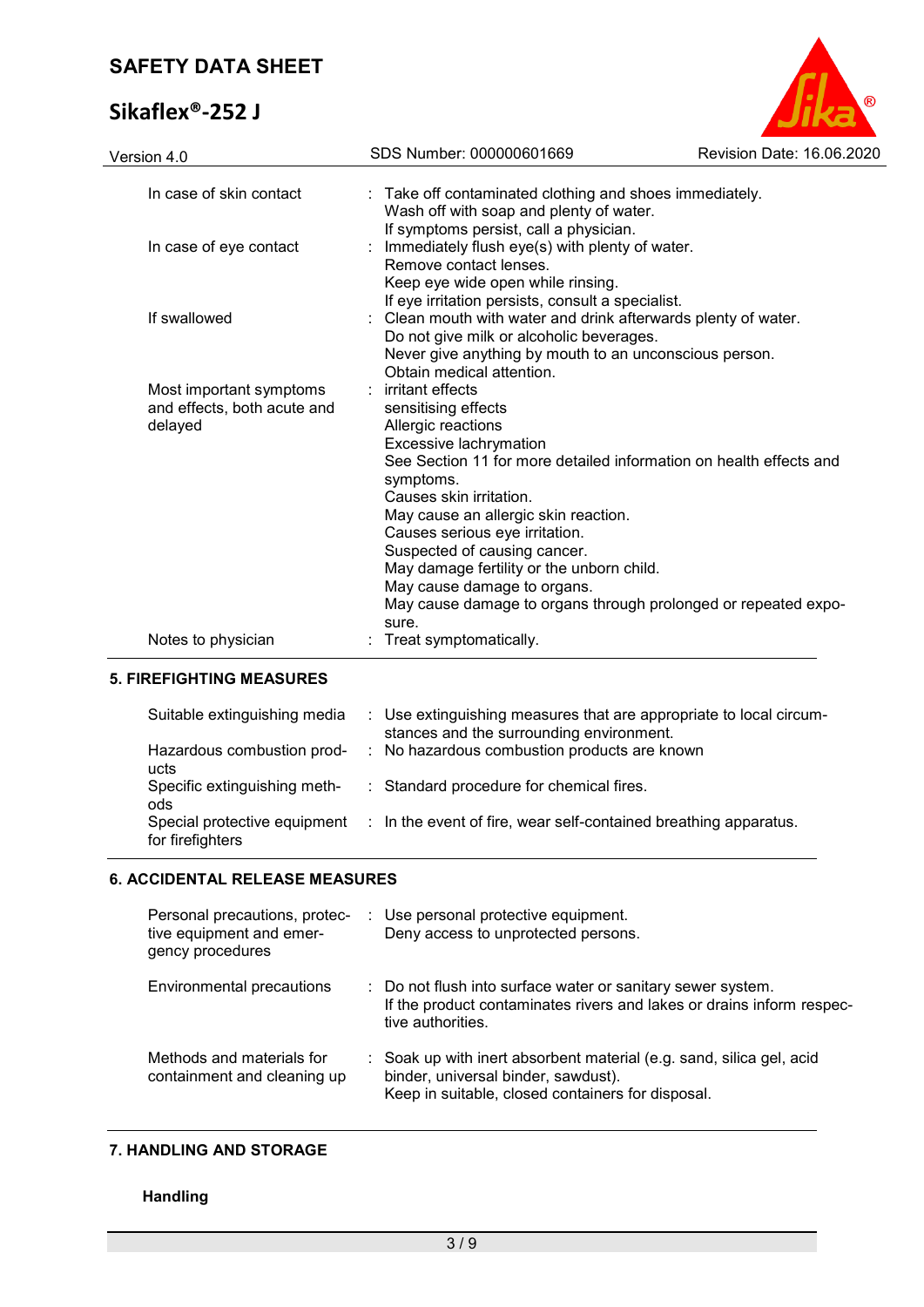# **Sikaflex®-252 J**



| Version 4.0                                        | SDS Number: 000000601669                                                                                                                                                                                                                                                                                                                                                                                                                | Revision Date: 16.06.2020                                                                                                                   |
|----------------------------------------------------|-----------------------------------------------------------------------------------------------------------------------------------------------------------------------------------------------------------------------------------------------------------------------------------------------------------------------------------------------------------------------------------------------------------------------------------------|---------------------------------------------------------------------------------------------------------------------------------------------|
| Advice on protection against<br>fire and explosion | : Normal measures for preventive fire protection.                                                                                                                                                                                                                                                                                                                                                                                       |                                                                                                                                             |
| Advice on safe handling                            | : Do not breathe vapours or spray mist.<br>8).<br>Do not get in eyes, on skin, or on clothing.<br>For personal protection see section 8.<br>Persons with a history of skin sensitisation problems or asthma, al-<br>lergies, chronic or recurrent respiratory disease should not be em-<br>ployed in any process in which this mixture is being used.<br>area.<br>Follow standard hygiene measures when handling chemical prod-<br>ucts | Avoid exceeding the given occupational exposure limits (see section<br>Smoking, eating and drinking should be prohibited in the application |
| Avoidance of contact<br>Hygiene measures           | : No data available<br>: Handle in accordance with good industrial hygiene and safety prac-<br>tice.<br>When using do not eat or drink.<br>When using do not smoke.<br>Wash hands before breaks and at the end of workday.                                                                                                                                                                                                              |                                                                                                                                             |
| <b>Storage</b>                                     |                                                                                                                                                                                                                                                                                                                                                                                                                                         |                                                                                                                                             |
| Conditions for safe storage                        | : Keep container tightly closed in a dry and well-ventilated place.<br>Store in accordance with local regulations.                                                                                                                                                                                                                                                                                                                      |                                                                                                                                             |

# **8. EXPOSURE CONTROLS/PERSONAL PROTECTION**

### **Threshold limit value and permissible exposure limits for each component in the work environment**

| Components                    | CAS-No.                                                           | Value type                    | Control parame-                                                | <b>Basis</b> |
|-------------------------------|-------------------------------------------------------------------|-------------------------------|----------------------------------------------------------------|--------------|
|                               |                                                                   |                               |                                                                |              |
|                               |                                                                   | (Form of ex-                  | ters / Permissible                                             |              |
|                               |                                                                   | posure)                       | concentration                                                  |              |
| titanium dioxide              | 13463-67-7                                                        | <b>TWA</b>                    | $10$ mg/m $3$                                                  | <b>ACGIH</b> |
|                               |                                                                   |                               | (Titanium dioxide)                                             |              |
| xylene                        | 1330-20-7                                                         | OEL-M                         | 50 ppm                                                         | JP OEL       |
|                               |                                                                   |                               | 217 mg/m3                                                      | <b>JSOH</b>  |
|                               |                                                                   |                               | Further information: Group 2: Substances presumed to cause re- |              |
|                               |                                                                   | productive toxicity in humans |                                                                |              |
|                               |                                                                   | <b>ACL</b>                    | 50 ppm                                                         | JP OEL ISHL  |
|                               |                                                                   | <b>TWA</b>                    | $100$ ppm                                                      | <b>ACGIH</b> |
|                               |                                                                   | <b>STEL</b>                   | 150 ppm                                                        | <b>ACGIH</b> |
| calcium oxide                 | 1305-78-8                                                         | <b>TWA</b>                    | $2$ mg/m $3$                                                   | <b>ACGIH</b> |
| ethylbenzene                  | $100 - 41 - 4$                                                    | <b>ACL</b>                    | 20 ppm                                                         | JP OEL ISHL  |
|                               |                                                                   | <b>OEL-M</b>                  | 50 ppm                                                         | JP OEL       |
|                               |                                                                   |                               | 217 mg/m3                                                      | <b>JSOH</b>  |
|                               |                                                                   |                               | Further information: Group 2: Substances presumed to cause re- |              |
|                               | productive toxicity in humans, Group 2B: possibly carcinogenic to |                               |                                                                |              |
|                               | humans                                                            |                               |                                                                |              |
| 4,4'-methylenediphenyl diiso- | 101-68-8                                                          | OEL-M                         | $0.05$ mg/m $3$                                                | JP OEL       |
| cyanate                       |                                                                   |                               |                                                                | <b>JSOH</b>  |
|                               | Further information: Airway sensitizing agent; Group 1 substances |                               |                                                                |              |
|                               | which induce allergic reactions in humans                         |                               |                                                                |              |
|                               |                                                                   | <b>TWA</b>                    | $0.005$ ppm                                                    | <b>ACGIH</b> |

**Personal protective equipment**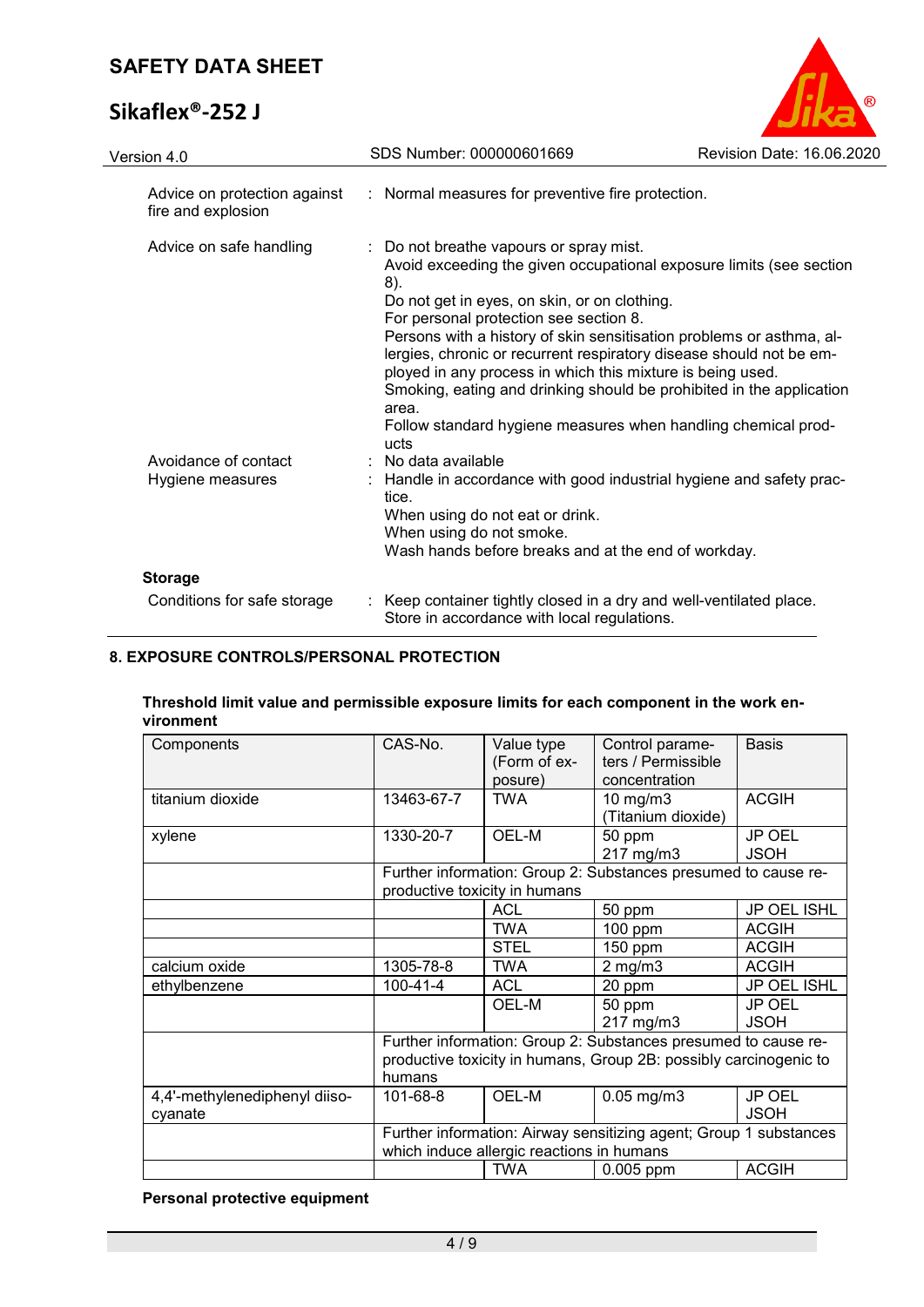# Sikaflex<sup>®</sup>

| Sikaflex <sup>®</sup> -252 J |                                                                                                                                                                                                                                                                                                                                                                                                                                                                               |                           |
|------------------------------|-------------------------------------------------------------------------------------------------------------------------------------------------------------------------------------------------------------------------------------------------------------------------------------------------------------------------------------------------------------------------------------------------------------------------------------------------------------------------------|---------------------------|
| Version 4.0                  | SDS Number: 000000601669                                                                                                                                                                                                                                                                                                                                                                                                                                                      | Revision Date: 16.06.2020 |
| Respiratory protection       | : Use respiratory protection unless adequate local exhaust ventilation is<br>provided or exposure assessment demonstrates that exposures are<br>within recommended exposure guidelines.<br>The filter class for the respirator must be suitable for the maximum<br>expected contaminant concentration (gas/vapour/aerosol/particulates)<br>that may arise when handling the product. If this concentration is ex-<br>ceeded, self-contained breathing apparatus must be used. |                           |
| Hand protection              | : Chemical-resistant, impervious gloves complying with an approved<br>standard should be worn at all times when handling chemical products<br>if a risk assessment indicates this is necessary.                                                                                                                                                                                                                                                                               |                           |

| Eye protection           | : Safety eyewear complying with an approved standard should be used  |
|--------------------------|----------------------------------------------------------------------|
|                          | when a risk assessment indicates this is necessary.                  |
| Skin and hody protoction | Choose hody protection in relation to its type, to the concentration |

#### Skin and body protection  $\qquad \quad : \quad$  Choose body protection in relation to its type, to the concentration and amount of dangerous substances, and to the specific work-place.

### **9. PHYSICAL AND CHEMICAL PROPERTIES**

| Appearance                                                                                                      |    | : paste                                                   |
|-----------------------------------------------------------------------------------------------------------------|----|-----------------------------------------------------------|
| Colour                                                                                                          |    | White, Grey                                               |
| Odour                                                                                                           |    | : characteristic                                          |
| <b>Odour Threshold</b>                                                                                          |    | No data available                                         |
| рH                                                                                                              |    | Not applicable                                            |
| Melting point/range / Freezing                                                                                  | ÷  | No data available                                         |
| point<br>Boiling point/boiling range                                                                            | ÷  | No data available                                         |
| Flash point                                                                                                     |    | ca. 96.5 °C (205.7 °F), Method: closed cup                |
| Evaporation rate                                                                                                |    | No data available                                         |
| Flammability                                                                                                    |    | No data available                                         |
| Upper explosion limit                                                                                           |    | No data available                                         |
| Lower explosion limit                                                                                           |    | No data available                                         |
| Vapour pressure                                                                                                 |    | $: 0.01$ hPa (0.01 mmHg)                                  |
| Relative vapour density                                                                                         |    | No data available                                         |
| Density                                                                                                         |    | : ca. 1.14 g/cm3 (23 °C)                                  |
| Solubility(ies)<br>Water solubility<br>Partition coefficient: n-oc-<br>tanol/water<br>Auto-ignition temperature |    | : insoluble<br>: No data available<br>: No data available |
| Decomposition temperature                                                                                       | ÷. | No data available                                         |
| Viscosity<br>Viscosity, dynamic                                                                                 |    | : No data available                                       |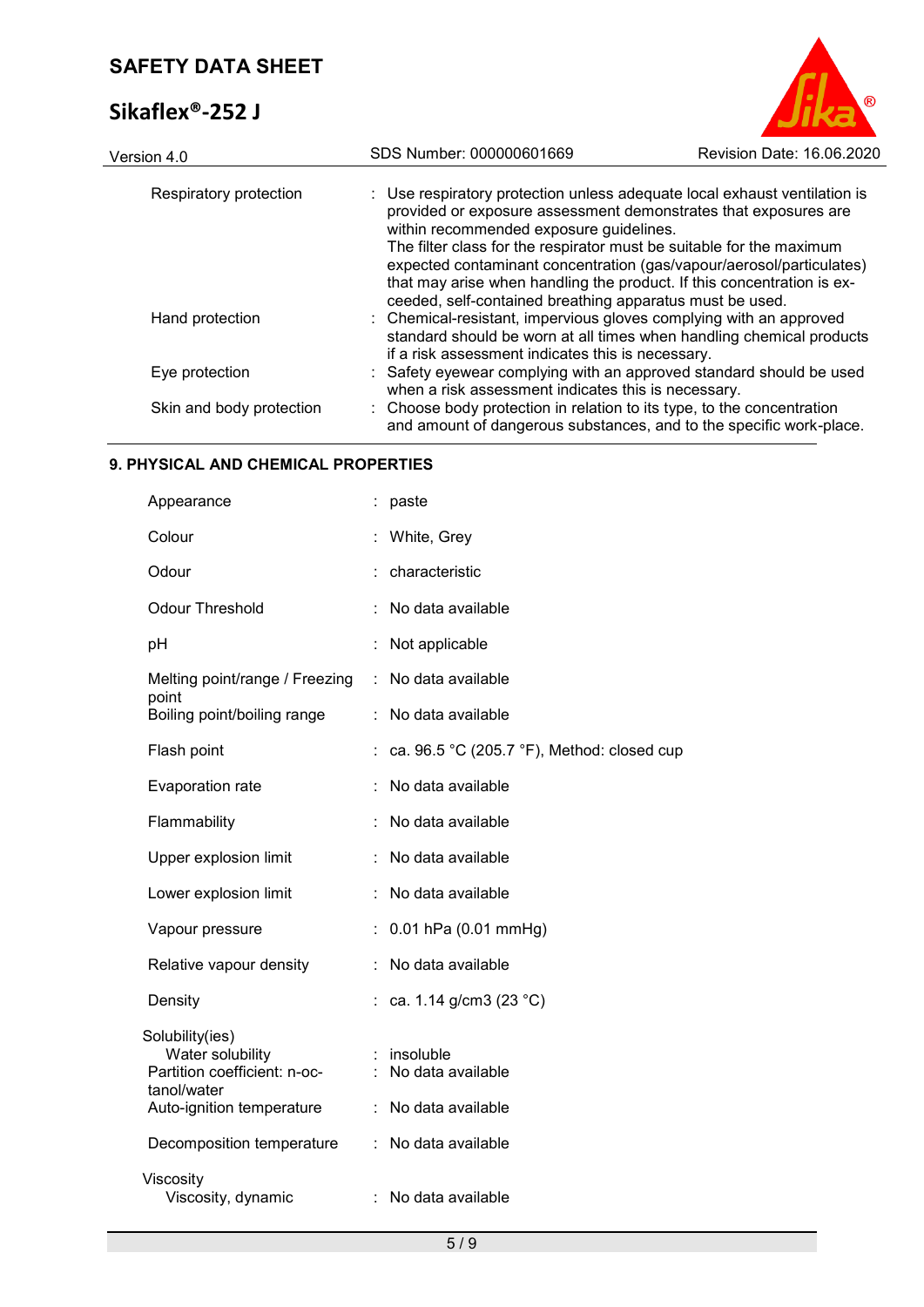# **Sikaflex®-252 J**



| Version 4.0                 | SDS Number: 000000601669       | Revision Date: 16.06.2020 |  |
|-----------------------------|--------------------------------|---------------------------|--|
|                             |                                |                           |  |
| Viscosity, kinematic        | : > 20.5 mm2/s (40 °C)         |                           |  |
| <b>Explosive properties</b> | $\therefore$ No data available |                           |  |
| Molecular weight            | $\therefore$ No data available |                           |  |
|                             |                                |                           |  |

# **10. STABILITY AND REACTIVITY**

| Reactivity                     | : No dangerous reaction known under conditions of normal use. |
|--------------------------------|---------------------------------------------------------------|
| Chemical stability             | : The product is chemically stable.                           |
| Possibility of hazardous reac- | : No hazards to be specially mentioned.                       |
| tions                          |                                                               |
| Conditions to avoid            | $\therefore$ No data available                                |
| Incompatible materials         | $:$ No data available                                         |
| Hazardous decomposition        | No decomposition if stored and applied as directed.           |
| products                       |                                                               |

### **11. TOXICOLOGICAL INFORMATION**

### **Acute toxicity**

### **Components:**

| xylene:                              |                                                                                            |
|--------------------------------------|--------------------------------------------------------------------------------------------|
| Acute oral toxicity                  | : LD50 Oral (Rat): 3,523 mg/kg                                                             |
| Acute dermal toxicity                | : LD50 Dermal (Rabbit): 1,700 mg/kg                                                        |
| ethylbenzene:                        |                                                                                            |
| Acute oral toxicity                  | : LD50 Oral (Rat): 3,500 mg/kg                                                             |
| Acute dermal toxicity                | : LD50 Dermal (Rabbit): 5,510 mg/kg                                                        |
| 4,4'-methylenediphenyl diisocyanate: |                                                                                            |
| Acute inhalation toxicity            | : Acute toxicity estimate: 1.5 mg/ITest atmosphere: dust/mist,<br>Method: Expert judgement |
|                                      |                                                                                            |

### **Skin corrosion/irritation**

Causes skin irritation.

#### **Serious eye damage/eye irritation**

Causes serious eye irritation.

### **Respiratory or skin sensitisation**

Skin sensitisation: May cause an allergic skin reaction. Respiratory sensitisation: Not classified based on available information.

### **Germ cell mutagenicity**

Not classified based on available information.

#### **Carcinogenicity**

Suspected of causing cancer.

#### **Reproductive toxicity**

May damage fertility or the unborn child.

### **STOT - single exposure**

May cause damage to organs (Central nervous system, Kidney, Liver, respiratory system, respiratory tract system).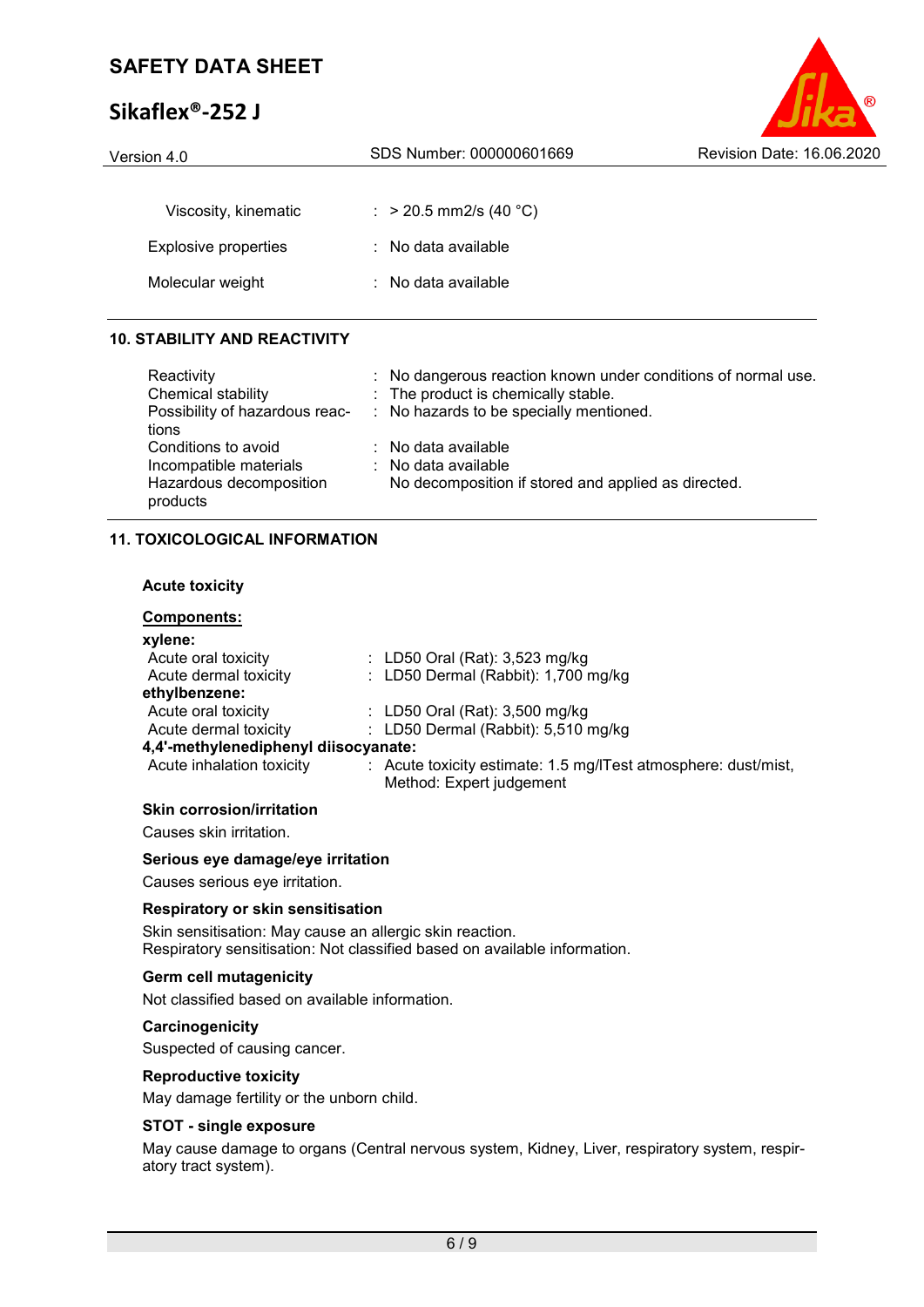# **Sikaflex®-252 J**



### **STOT - repeated exposure**

May cause damage to organs (Nervous system, respiratory tract system) through prolonged or repeated exposure.

#### **Aspiration toxicity**

Not classified based on available information.

# **12. ECOLOGICAL INFORMATION**

| <b>Ecotoxicity</b>                                        |                                                                               |
|-----------------------------------------------------------|-------------------------------------------------------------------------------|
| Components:                                               |                                                                               |
| xylene:<br>Toxicity to fish                               | : LC50 (Oncorhynchus mykiss (rainbow trout)): 3.3 mg/l<br>Exposure time: 96 h |
| ethylbenzene:<br>Toxicity to fish                         | : LC50 (Fish): $\le$ 1 mg/l<br>Exposure time: 96 h                            |
| <b>Persistence and degradability</b>                      |                                                                               |
| No data available                                         |                                                                               |
| <b>Bioaccumulative potential</b><br>No data available     |                                                                               |
| <b>Mobility in soil</b><br>No data available              |                                                                               |
| Hazardous to the ozone layer<br>Not applicable            |                                                                               |
| <b>Other adverse effects</b>                              |                                                                               |
| <b>Product:</b><br>Additional ecological infor-<br>mation | : There is no data available for this product.                                |

# **Disposal methods**

| Waste from residues    | : The product should not be allowed to enter drains, water courses or<br>the soil. |
|------------------------|------------------------------------------------------------------------------------|
|                        | Do not contaminate ponds, waterways or ditches with chemical or<br>used container. |
|                        | Send to a licensed waste management company.                                       |
| Contaminated packaging | : Empty remaining contents.                                                        |
|                        | Dispose of as unused product.                                                      |
|                        | Do not re-use empty containers.                                                    |
|                        |                                                                                    |

# **14. TRANSPORT INFORMATION**

### **International Regulations**

**UNRTDG** Not regulated as a dangerous good

# **IATA-DGR**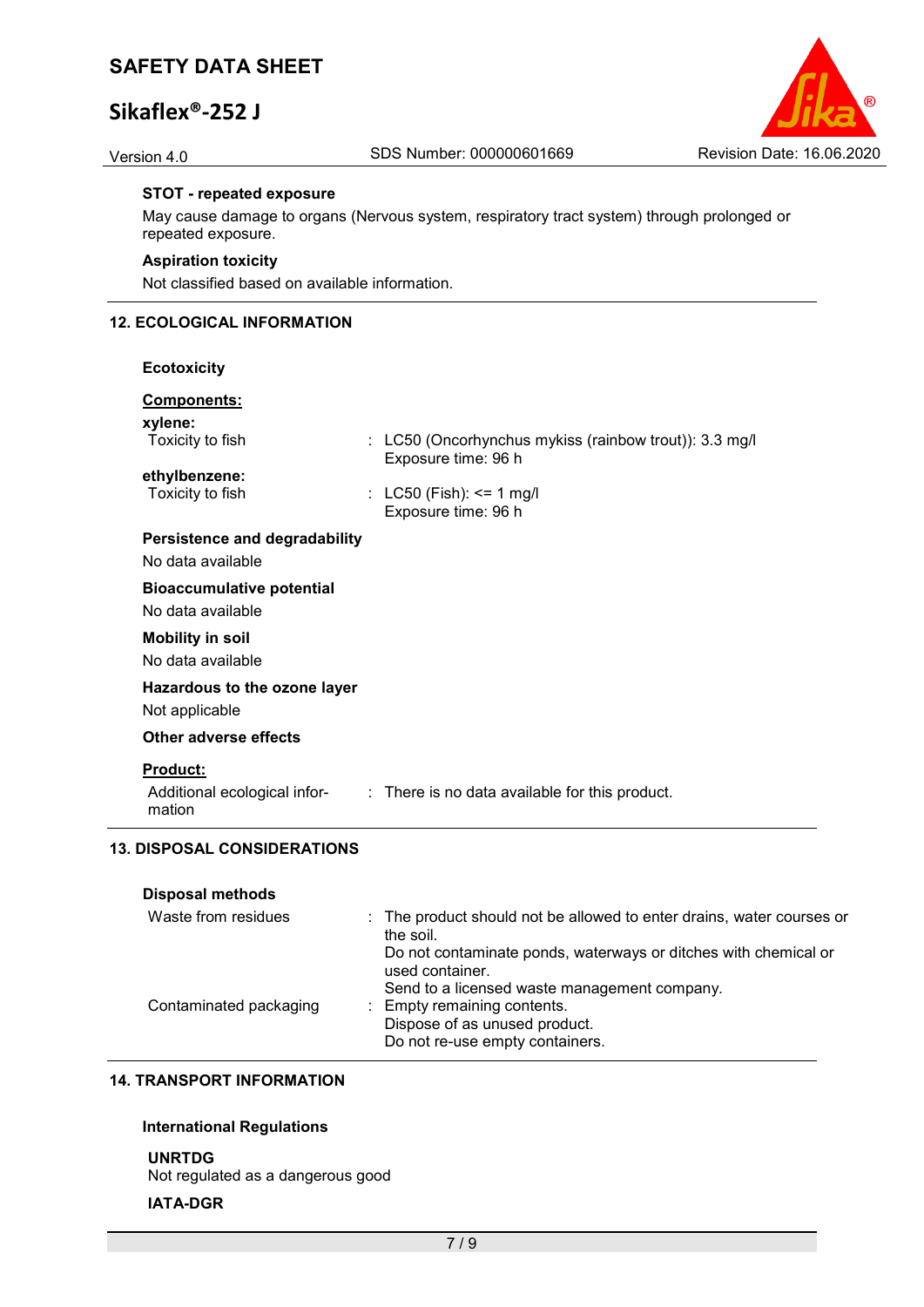# **Sikaflex®-252 J**



Not regulated as a dangerous good

#### **IMDG-Code**

Not regulated as a dangerous good

#### **Transport in bulk according to Annex II of MARPOL 73/78 and the IBC Code**

Not applicable for product as supplied.

#### **National Regulations**

Refer to section 15 for specific national regulation.

#### **15. REGULATORY INFORMATION**

#### **Related Regulations**

#### **Fire Service Law**

Not applicable (Designated Flammable Substances)

### **Industrial Safety and Health Law**

#### **Harmful Substances Prohibited from Manufacture** Not applicable

#### **Harmful Substances Required Permission for Manufacture** Not applicable

#### **Substances Prevented From Impairment of Health**

| name<br>$\sim$ $\sim$ $\sim$<br>ier |  |
|-------------------------------------|--|
| . .<br>ene<br>ים ו                  |  |

#### **Circular concerning Information on Chemicals having Mutagenicity - Annex 2: Information on Existing Chemicals having Mutagenicity** Not applicable

**Circular concerning Information on Chemicals having Mutagenicity - Annex 1: Information on Notified Substances having Mutagenicity**

Not applicable

#### **Substances Subject to be Notified Names**

Article 57-2 (Enforcement Order Table 9)

| Chemical name                         | <b>Number</b> | Concentration (%) |
|---------------------------------------|---------------|-------------------|
| Titanium(IV) oxide                    | 191           | $>=1 - 10$        |
| Xylene                                | 136           | $>=1 - 10$        |
| Calcium oxide                         | 190           | $>=1 - 10$        |
| Ethylbenzene                          | 70            | $>= 1 - 10$       |
| Methylenebis(4,1-phenylene) diisocya- | 599           | $>=01 - 51$       |
| nate                                  |               |                   |

### **Substances Subject to be Indicated Names**

Article 57 (Enforcement Order Article 18)

| Chemical name      | Number |
|--------------------|--------|
| Titanium(IV) oxide | 191    |
| xylene             | 136    |
| Calcium oxide      | 190    |
| ethylbenzene       | 70     |

### **Ordinance on Prevention of Hazards Due to Specified Chemical Substances - Group 2 Substance**

Chemical name